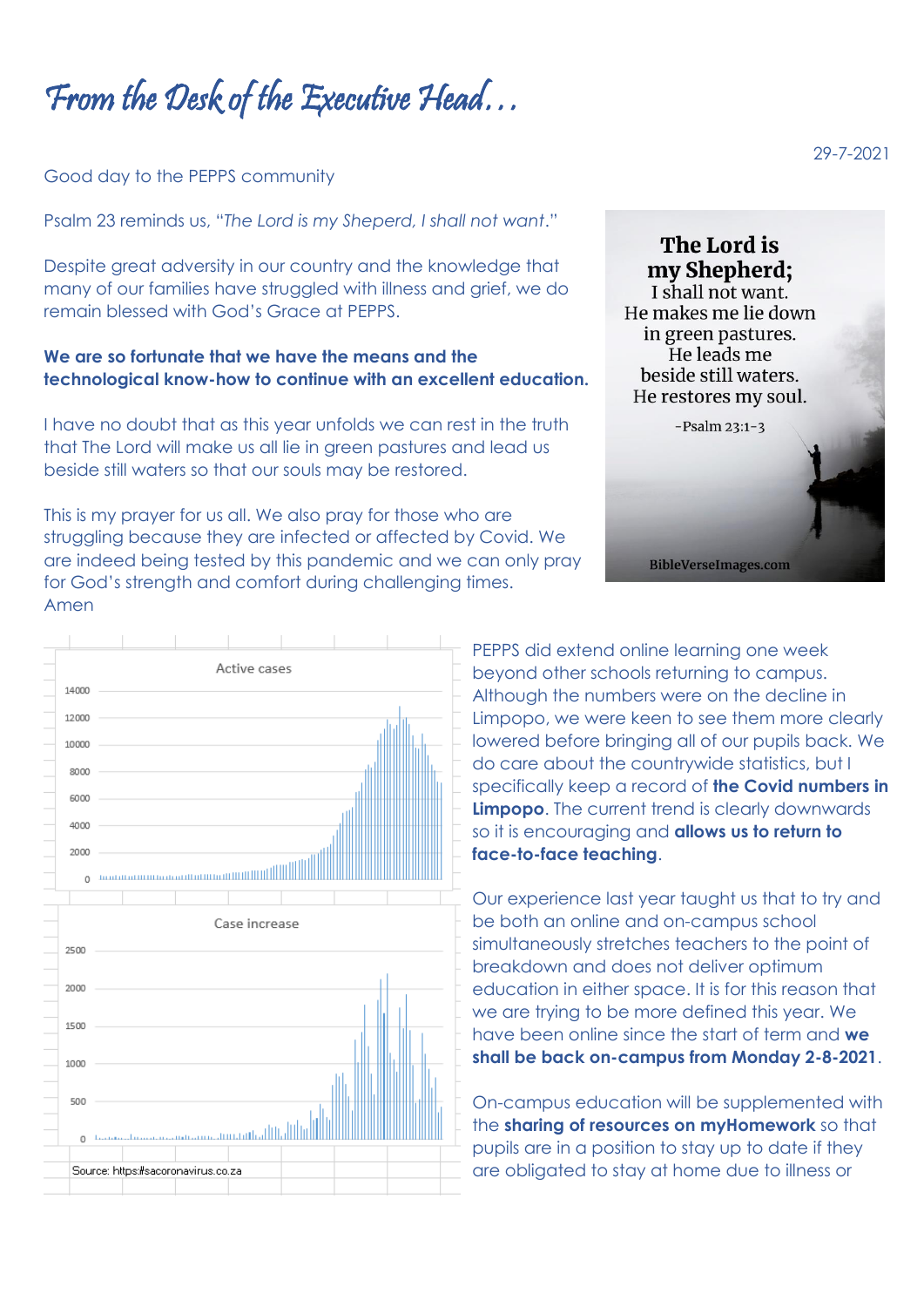isolation. Online lessons will *not* be provided, only online resources. The responsibility for catching up on work missed on campus is the pupils'. Teachers may be emailed to assist.

When we return to campus, PEPPS will ensure that **all Covid protocols are maintained**. Pupils will be screened, sanitising will continue between lessons and masks will remain mandatory. We also do our best to keep pupils at least 1,5 m apart. **Please speak to your children about taking responsibility for staying an appropriate distance away from their peers and keeping their masks over their mouths and noses.** It is frustrating for staff to have to continually remind pupils to do what is appropriate to keep themselves and their families safe.

## **We beg you not to send pupils who are unwell to school. We also humbly ask that if anyone in your home is not well or is going for a Covid test that pupils are**

**not sent to school.** One direct contact in a grade jeopardises the on-campus education for an entire grade for a week. Let us all keep children at home if there is any thought of Covid in or near our homes. We thank you for this consideration.

**Non-contact physical activity will resume when we return to campus on 2-8-2021.** We would like education to be as conventional as we are used to.



**Please note the 30-7-2021 deadline** on 2022 Applications that qualify for our main entrance screening process.